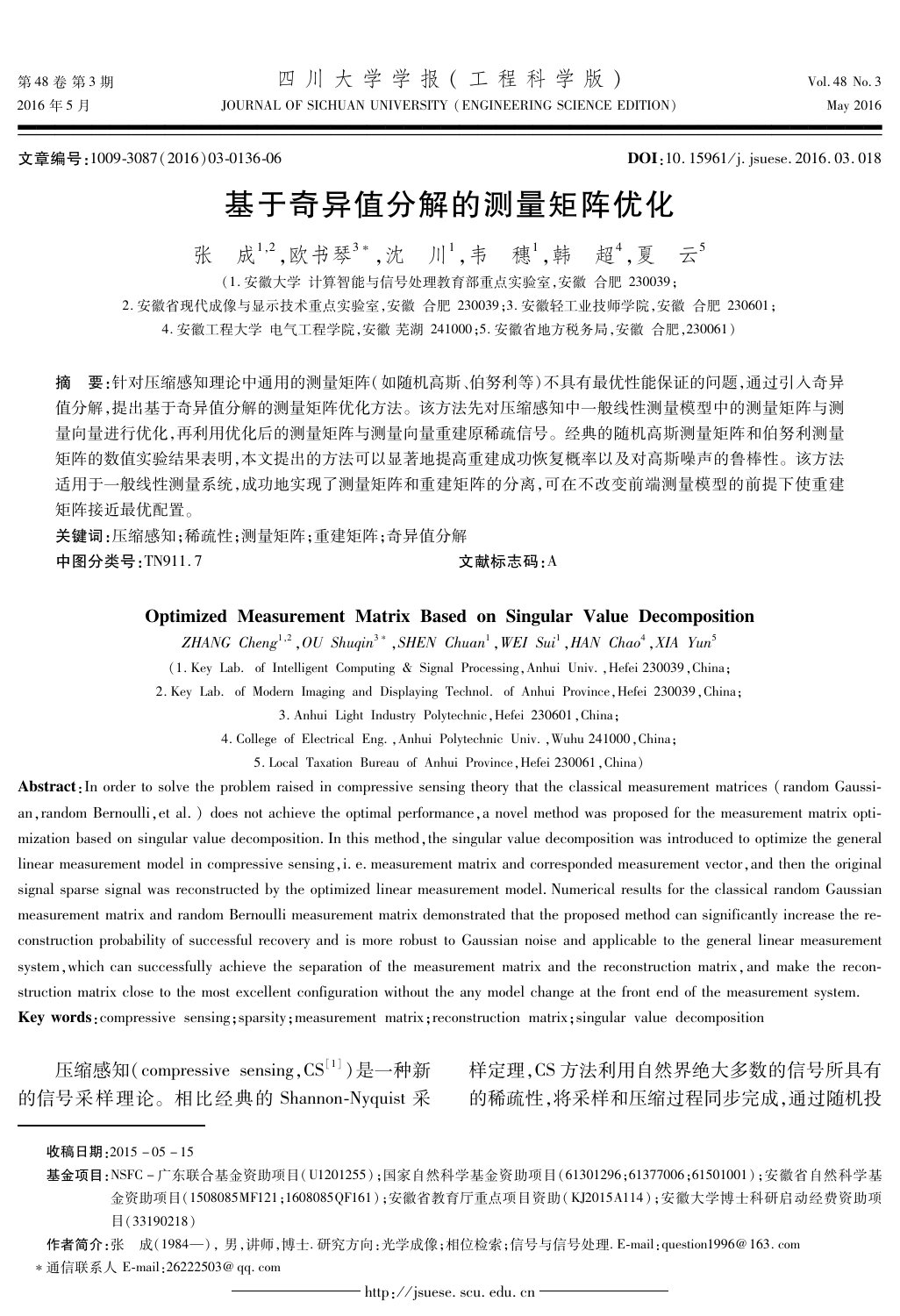影实现高维信号到低维空间的映射,可以在远低于 Nyquist 采样率的测量条件下精确重建原始信号。

CS 方法在应用数学、电子工程和遥感等领域引 起了越来越广泛的关注。测量矩阵是 CS 方法的关 键研究内容之一,其可以通过随机投影保留信号的 更多信息。随机测量矩阵不仅仅是一个简单的随机 变量,还应该满足约束等距性<sup>[2]</sup> (restricted isometric property, RIP)。最经典的随机测量矩阵有高斯矩阵 和伯努利矩阵[3]、亚高斯随机投影[4] 和稀疏随机投 影<sup>[5-6]</sup>、部分傅里叶矩阵<sup>[7-8]</sup>、部分哈达码矩阵<sup>[9]</sup>和 部分正交矩阵[10]等。张成等提出随机间距稀疏 Toeplitz 矩阵<sup>[11]</sup>、超稀疏循环矩阵<sup>[12]</sup> 等。鲜义川等<sup>[13]</sup> 提出混沌序列构造测量矩阵优化算法,粟娟等[14]提 出基于切比雪夫扩频序列的测量矩阵构造算法。上 述各测量矩阵已理论证明其满足 RIP 条件,但缺点 是测量矩阵即为重建矩阵,并未考虑重建阶段对重 建矩阵的要求[3-6],没有对重建矩阵进行进一步的 优化以提高其重建性能。

彭玉楼等[15] 提出一种基于对测量矩阵奇异值 分解的噪声信号重构算法。该算法首先对随机测量 矩阵进行奇异值分解,通过均值算法修改对角矩阵 的特征值,产生新的测量矩阵用于线性测量,理论证 明了新测量矩阵比原测量矩阵具有更高的重构精 度,其重构精度对1维信号提高了3%~5%,峰值 信噪比对2维信号提高大约1~2 dB。但是,文献 [15]方案是提前设计测量矩阵,且该矩阵并未考虑 实际感知系统中测量矩阵的实现难度的问题。

受此启发,作者提出基于奇异值分解[16]的测量 矩阵优化算法 (optimized oeasurement matrix via singular value decomposition, OMM-SVD)。有别于 文献[15]方法事先设计新的传感矩阵的问题,提出 的 OMM-SVD 算法可以适用于任何线性测量系统, 可以有效地实现前端测量矩阵与后端重建矩阵的分 离。这样,前端测量矩阵可以侧重于如何降低测量 系统物理实现的难度,在后端通过测量系统的预处 理,使得新的测量系统中测量矩阵的行之间是归一 化且彼此正交的,故可以兼顾前端降低硬件实现的 复杂性和后端重建对测量矩阵正交性的要求。

## $\mathbf{1}$ 压缩感知

假定一个信号x在某个正交基或紧框架V上的 变换系数是稀疏的,即:

$$
\mathbf{r} = \mathbf{\Psi} \boldsymbol{\alpha} = \sum_{j=1}^{N} \mathbf{\Psi}_{j} \boldsymbol{\alpha}_{j} \qquad (1)
$$

式中, 变换系数  $\boldsymbol{\alpha} \in \mathbb{R}^{N \times 1}$ , 且  $\|\boldsymbol{\alpha}\|_0 = K, K \ll N$ , 即 α 仅有 K 个非零元素, K 也被称为信号的稀疏度 (sparsity)。则线性感知系统可以定义为:

 $y = \Phi x + z = \Phi \Psi \alpha + z = A \alpha + z$  $(2)$ 式中,  $\Phi$  为  $M \times N(M \ll N)$  维的测量矩阵 (measurement matrix),  $\Psi$  为  $N \times N$  维的稀疏基矩 阵, $A = \Phi \Psi$ 为感知矩阵(sensing matrix),  $z$  为加性 噪声。CS 理论研究表明,对感知矩阵 A 而言,如果其 满足式 (3) 所示的 K 阶约束等距性 (K-order restricted isometric property,  $K$ -RIP),  $\sharp$ 

 $(1 - \delta_K) \| \alpha \|_2^2 \leq \| A \alpha \|_2^2 \leq (1 + \delta_K) \| \alpha \|_2^2$  $(3)$ 

那么, 当测量数目 M(即矩阵的行数) 满足下面的条件:  $M \geq C K \ln(N/K)$  $(4)$ 

就可以采用下面的优化方法从测量值 v 中高概率地 恢复信号的稀疏表示系数 α:

$$
\hat{\boldsymbol{\alpha}} = \arg \min || \boldsymbol{\alpha} ||_0,
$$

s. t.  $\parallel y - \boldsymbol{\Phi}\boldsymbol{\varPsi}\boldsymbol{\alpha}\parallel_{2} \ \leq \sigma$  $(5)$ 

式(1)、(2)和(5)分别对应 CS 理论的 3 大基本研 究内容——信号的稀疏表示模型、观测过程与非线 性重建算法。

## $\overline{2}$ 基于奇异值分解的测量矩阵优化

OMM-SVD 的基本思想如下:考虑式(2)中的信 号感知系统, 首先对感知矩阵 A 执行奇异值分解:

$$
A = U\Sigma V^{T} \tag{6}
$$

式中: Σ是大小为 M × N 的半正定对角矩阵; U 和 V 都是正交矩阵,即

$$
UU^{\mathrm{T}} = I_M \tag{7}
$$

$$
VV^{\mathrm{T}} = I_N \tag{8}
$$

因此,感知系统可以修改如下:

$$
y = \Phi x = \Phi \Psi \alpha = A \alpha = U \Sigma V^T \alpha =
$$

| $M \times M$ |            |          |                                 | $(N-M) \times M$ |          |   |          |     |
|--------------|------------|----------|---------------------------------|------------------|----------|---|----------|-----|
|              |            | $\cdots$ |                                 |                  |          |   |          |     |
|              | $\sigma$ , | $\cdots$ |                                 |                  | $\cdots$ |   | $\tau$ T | $=$ |
|              |            |          |                                 | ٠                |          | ٠ |          |     |
|              |            | $\cdots$ | $\sigma_{\scriptscriptstyle M}$ |                  | $\cdots$ |   |          |     |

 $U\left[\begin{array}{cc} \stackrel{M\times M}{\sim} & ^{(N-M)\times M} \\ \Sigma_1 & O \end{array}\right]\left[\begin{array}{cc} \stackrel{N\times M}{\sim} & ^{N\times(N-M)} \\ V_1 & V_2 \end{array}\right]^{\rm T}\pmb{\alpha} \;=\; U\Sigma_1V_1^{\rm T}\pmb{\alpha} \;(9)$ 

式中: $\Sigma_1$  = diag( $\sigma_1$ , $\sigma_2$ , $\cdots$ , $\sigma_M$ ) 为  $M \times M$  维对角方 阵;  $O$  为 $(N - M) \times M$  维全 0 矩阵; 矩阵  $V$  的子矩阵  $V_1 \in \mathbb{R}^{N \times M}$ ,  $V_2 \in \mathbb{R}^{N \times (N-M)}$  为列正交矩阵, 即  $V_1^T V_1$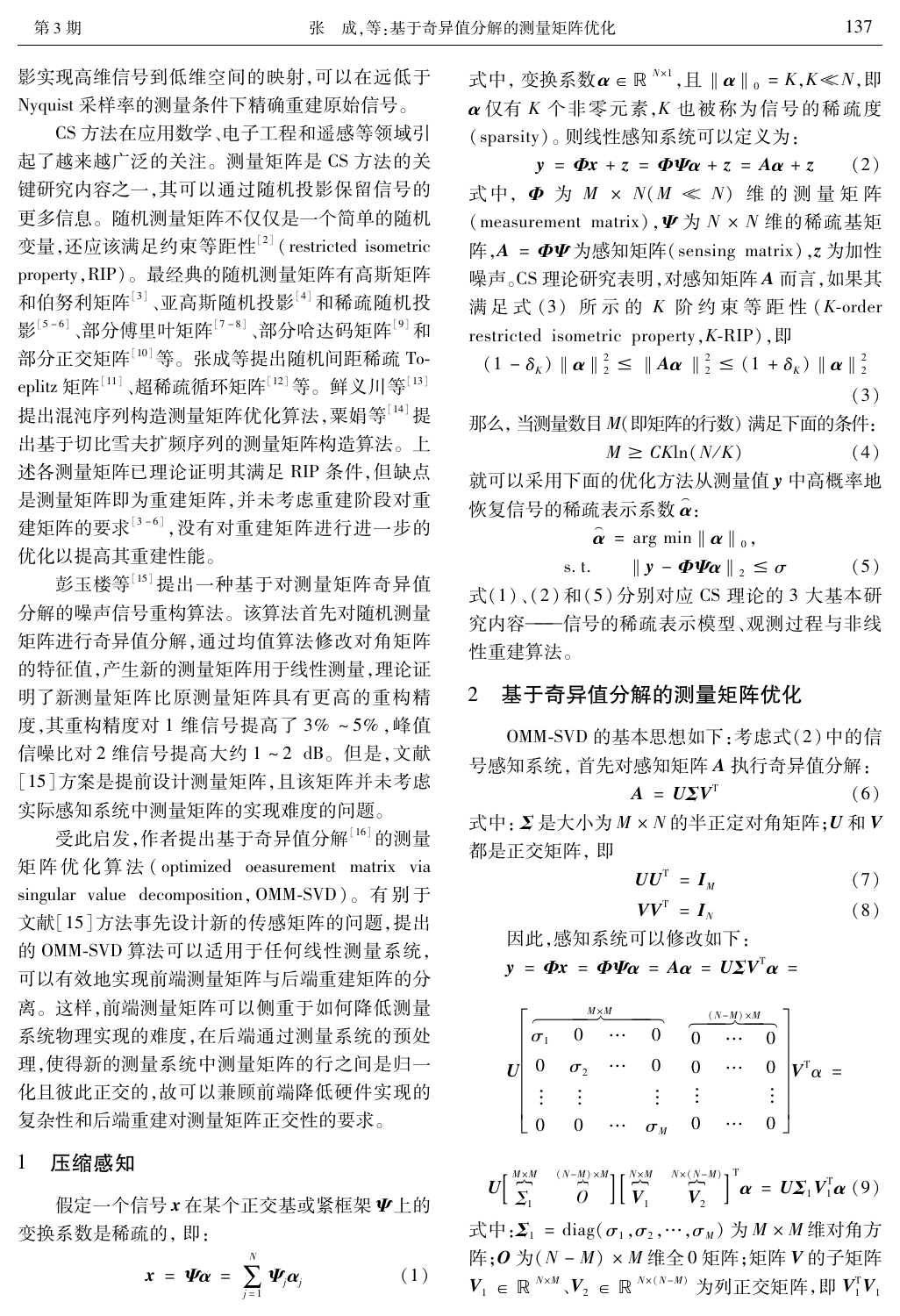=  $I_M$ ,  $V_2^T V_2 = I_{N-M}$ , 其中,  $I_M$  和 $I_{N-M}$  分别为 $M \times M$  和  $(N - M) \times (N - M)$ 维单位矩阵。

$$
\text{1} \quad \text{1} \quad \text{1} \quad \text{1} \quad \text{2} \quad \text{1} \quad \text{2} \quad \text{2} \quad \text{3} \quad \text{3} \quad \text{3} \quad \text{4} \quad \text{4} \quad \text{5} \quad \text{4} \quad \text{5} \quad \text{6} \quad \text{7} \quad \text{8} \quad \text{8} \quad \text{9} \quad \text{1} \quad \text{1} \quad \text{1} \quad \text{1} \quad \text{1} \quad \text{1} \quad \text{2} \quad \text{1} \quad \text{2} \quad \text{1} \quad \text{2} \quad \text{1} \quad \text{2} \quad \text{1} \quad \text{2} \quad \text{1} \quad \text{2} \quad \text{1} \quad \text{2} \quad \text{1} \quad \text{2} \quad \text{2} \quad \text{1} \quad \text{2} \quad \text{2} \quad \text{1} \quad \text{2} \quad \text{2} \quad \text{2} \quad \text{2} \quad \text{2} \quad \text{2} \quad \text{2} \quad \text{2} \quad \text{2} \quad \text{2} \quad \text{2} \quad \text{2} \quad \text{2} \quad \text{2} \quad \text{2} \quad \text{2} \quad \text{2} \quad \text{2} \quad \text{2} \quad \text{2} \quad \text{2} \quad \text{2} \quad \text{2} \quad \text{2} \quad \text{2} \quad \text{2} \quad \text{2} \quad \text{2} \quad \text{2} \quad \text{2} \quad \text{2} \quad \text{2} \quad \text{2} \quad \text{2} \quad \text{2} \quad \text{2} \quad \text{2} \quad \text{2} \quad \text{2} \quad \text{2} \quad \text{2} \quad \text{2} \quad \text{2} \quad \text{2} \quad \text{2} \quad \text{2} \quad \text{2} \quad \text{2} \quad \text{2} \quad \text{2} \quad \text{2} \quad \text{2} \quad \text{2} \quad \text{2} \quad \text{2} \quad \text{2} \quad \text{2} \quad \text{2} \quad \text{2} \quad \text{2} \quad \text{2} \quad \text{
$$

最终,可以得到新的测量系统如下:

$$
\mathbf{y}_{\text{SVD}} = \boldsymbol{\Phi}_{\text{SVD}} \boldsymbol{\alpha} \tag{11}
$$

式中,

$$
\mathbf{y}_{\text{SVD}} = \boldsymbol{\Sigma}_1^{-1} \boldsymbol{U}^{\text{T}} \mathbf{y} \tag{12}
$$

$$
\boldsymbol{\Phi}_{\text{SVD}} = \boldsymbol{V}_{1}^{\text{T}} \tag{13}
$$

值得指出的是,此时的测量矩阵  $\Phi_{\tiny\mbox{SVD}}$ 是行正交 矩阵,即 $\Phi_{\rm svn} \Phi_{\rm svn}^{\rm T} = I_{\rm w}$ 。换句话说,该矩阵可看成是 从 N × N 维 正 交 矩 阵 中 随 机 抽 取 M 行 得 到 的 广义正交矩阵 (general orthogonal measurement ensembles), 经 Candès 证明其满足 RIP 条件[7-8,10]。

### 3 数值实验

在 CS 理论中, 最常用的测量矩阵是随机高斯 矩阵和伯努利矩阵,这两类矩阵具有非常好的随机 性质,可以理论证明其高概率地满足 RIP 条件。因 此,以二者为代表,研究 OMM-SVD 算法对这两种不 同的测量矩阵的重建性能的优化与提高。

第1组实验是单次重建实验,用于比较采用OMM-SVD 算法对重建过程与重建结果的影响。重建算法选 用经典的正交匹配追踪(orthogonal matching pursuit, OMP[10]) 算法, 它由 Tropp 等提出, 具有实现成本低、信 号重建速度快、恢复的精度高等优点。测量矩阵仅选 用随机高斯矩阵,具体结果如图 1 所示。



Fig. 1 Single reconstruction experiment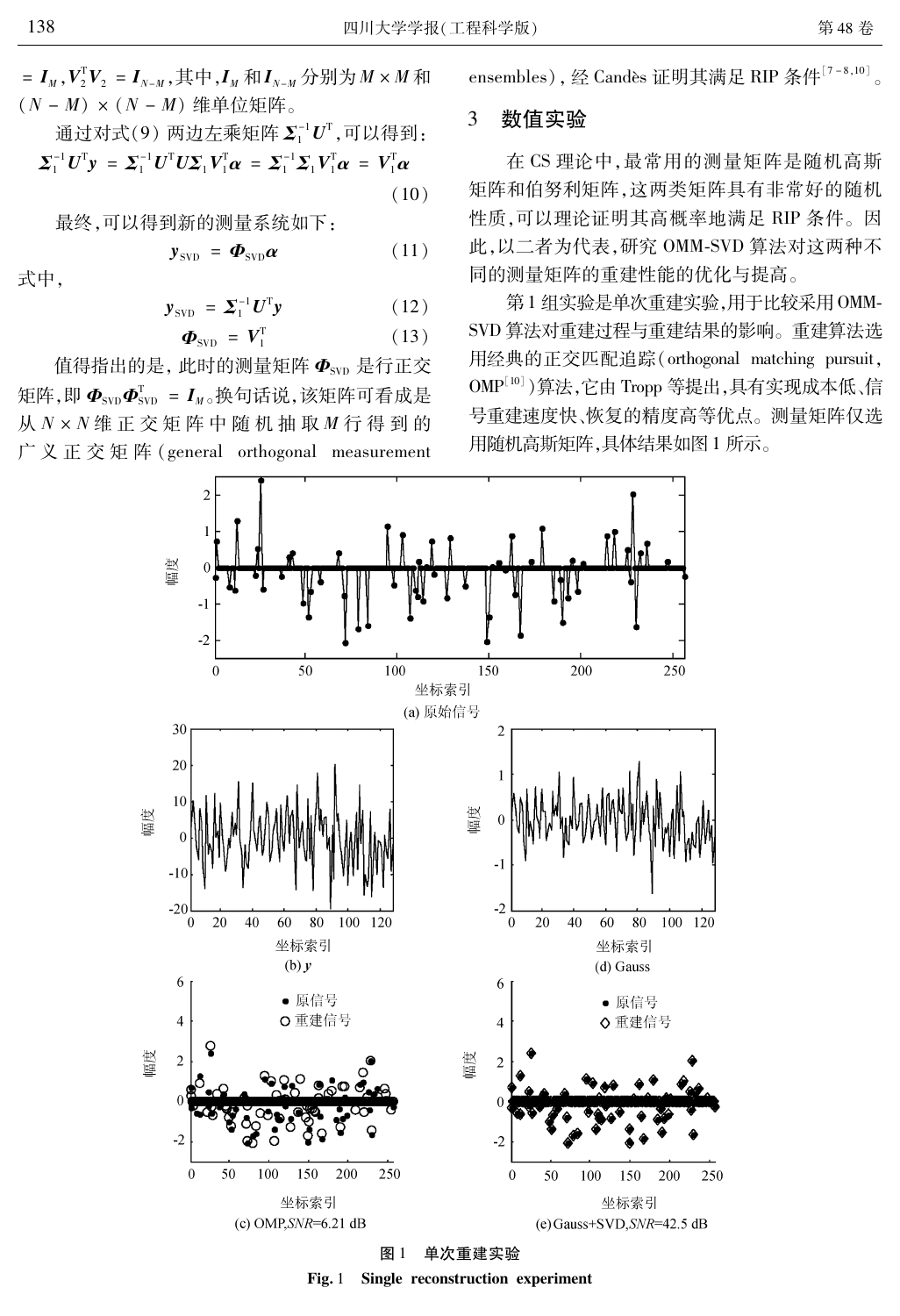图1中,图1(a)为原始的稀疏信号,其长度 N=256,稀疏基选用标准正交基(此时感知矩阵和 测量矩阵等同,后文为表述方便,统一采用测量矩 阵),信号稀疏度 K=64,即待测试信号是自稀疏的, 有64个非零元素,其元素值的大小服从标准正态分 布。测量数目 M = 128,恰好是信号稀疏度的 2 倍, 对于OMP 算法来说,这是一个相对较难成功重建的 条件,因为OMP 算法保证高精度重建的经验表明, 测量数目一般应为稀疏度的3~5倍。测量矩阵的 大小是128×256,其元素服从标准正态分布,这是 最常用的测量矩阵。采用该矩阵得到的测量向量y 如图1(b)所示。从图1(b)的测量向量y出发,采用 经典的OMP算法,得到的原信号的估计值如图  $1(c)$ 所示。

另一方面,对测量矩阵与测量向量采用 OMM-SVD 算法进行优化处理, 得到新的测量值 ysyn 如图  $1(d)$  所示。与此同时, 对 $\Phi_{\rm sw}$  进行了相应的优化。 采用优化后的重建矩阵 $\Phi_{\text{syn}}$ 和测量向量 $y_{\text{syn}}$ ,再使 用 OMP 算法重建,得到的重建结果如图 1(e)所示。

比较图 1(c)和 1(e)中的重建结果,可以发现 未经过优化的观测系统的大部分重建值和原信号有 所偏差,而采用 SVD 方法优化以后信号的估计值和 真实值基本完全吻合。通过客观度量——信噪比 (signal-to-noise ratio, SNR)的差别来评价, 未优化的 重建信号的信噪比仅有 6.21 dB, 而采用 OMM-SVD 算法优化后的重建信噪比达到了 42.5 dB,得到了 极大提高。

当然,由于稀疏信号以及测量矩阵都是随机生 成的,具有很大的随机性。为更公平地比较采用 SVD 优化观测系统前后的性能变化, 设计了第2组 实验,通过多次独立的实验在统计意义上验证采用 SVD 优化后性能的改善。

第2组实验所采用的参数设置为:信号稀疏度  $N = 256$ ;测量值 $M$ 固定为128;不断改变稀疏度 $K$ 的 值, 使 K 值的大小从 35 变化到 85, 变化步长设置为  $5_{\circ}$ 在每组参数 $(N, M, K)$ 设置下, 独立随机地生成 稀疏信号和测量矩阵。一种方式是直接采用 OMP 算法重建,另一种方式是先采用 OMM-SVD 算法对 同一组稀疏信号和测量矩阵进行优化,再采用OMP 算法进行重建。分别计算原信号与估计信号之间的 均方差(mean square error, MSE) 和 SNR 值。在每 组 $(N, M, S)$ 参数下,实验独立地执行1000次,统计 1 000 次实验的重建结果。其中:1 000 次重建实验的 MSE 用于绘制重建误差曲线, 如图 2(a) 所示。每一 次重建的 SNR 值若大于 25 dB, 则认为原信号成功 重建,否则,失败。统计1000次重建实验的成功重 建概率,其结果如图 2(b)所示。





## $Fig. 2$ Probability of MSE and successful recovery vs. sparsity

第3组实验与第2组非常类似,测试的是重建 性能对比随测量数目变化的曲线。信号的维数是 256 × 1。固定稀疏度 K 为 30, 测量数目 M = 60:5: 140。采取和第2组实验相同的处理方式,在每组(N, M, K) 设置下随机生成稀疏信号和测量矩阵, 然后 分为2种方式即直接重建以及先经过 OMM-SVD 算 法优化后再重建。重建后分别计算两种重建方法的 估计信号与真实信号之间的 MSE 和 SNR 值。在每组  $(N, M, S)$ 参数下实验同样独立测试1000次,统计 1 000 次重建结果。1 000 次重复实验绘制的 MSE 曲 线如图 3(a) 所示。则通过判断 SNR 值是否大于 25 dB 来确定是否重建成功, 并计算成功重建的概率, 其结果如图 3(b)所示。

在图 2 和 3 中, 分别对随机高斯矩阵(图中简称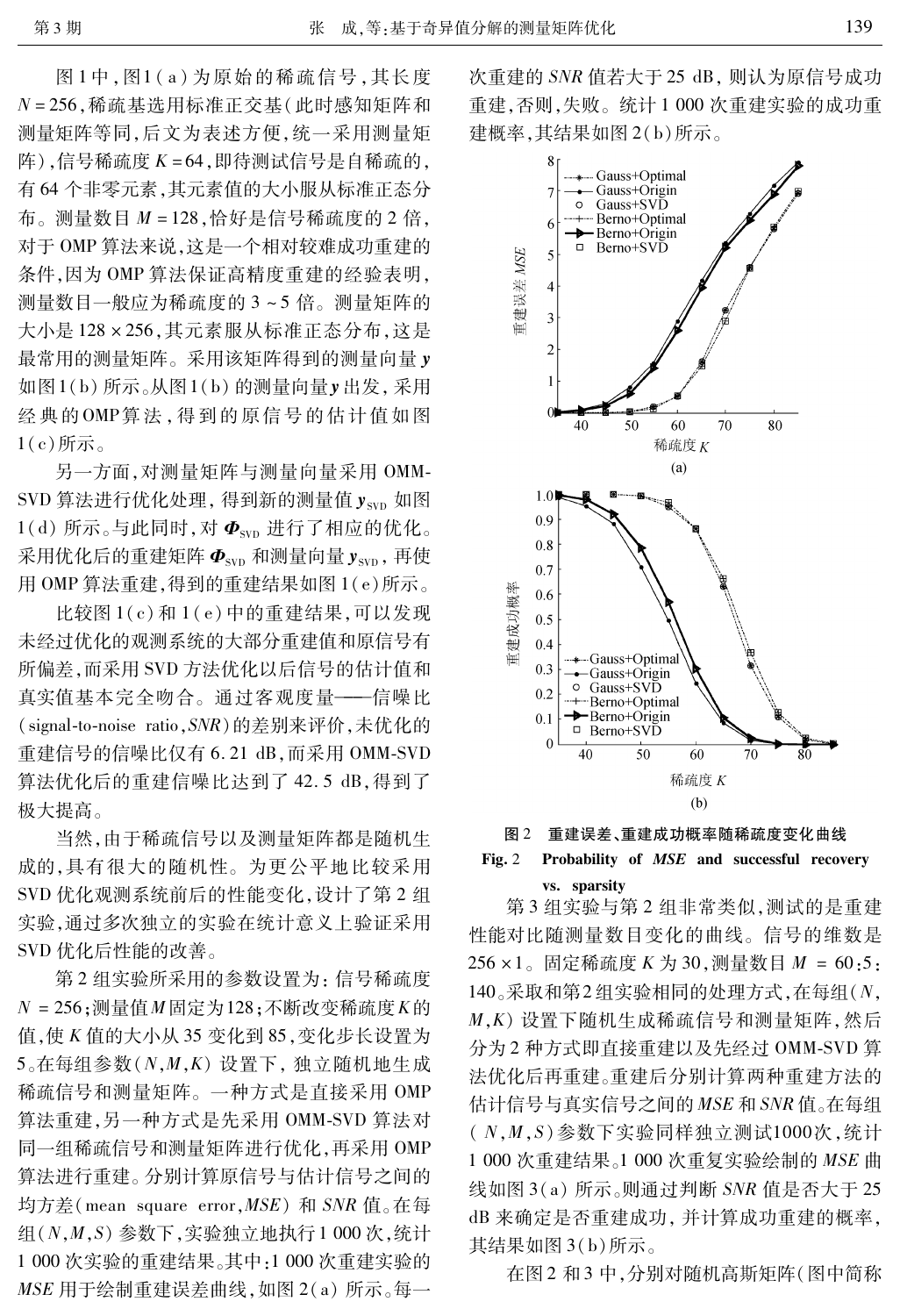



Gauss)和伯努利矩阵(图中简称 Berno)进行了测 试,为进行对比,同时还测试了最优(Optimal)矩阵。 以随机高斯矩阵为例,其最优矩阵是先对测量矩阵 的行执行正交归一化处理,再进行式(2)中的信号 观测,最后通过OMP 算法重建得到。矩阵的行之间 归一化且彼此正交的,从而可以保证信号的整体信 息被均匀地扩散到整个测量域,实现信息的最大化 测量。随机高斯矩阵经过上述在感知前完成预处理 的步骤成为其最优矩阵(Gauss + Optimal),与此类 似,伯努利矩阵经过同样的处理后的矩阵命名为 (Berno + Optimal), 以作为性能比较的参照对象。 从图 2~3 中的曲线可以看出,无论是性能指标 MSE,还是重建成功概率,原始伯努利测量矩阵 (Berno + Origin)的重建性能略优于原始的随机高斯 矩阵(Gauss + Origin), 经过 OMM-SVD 算法优化后 的测量矩阵 Gauss + SVD、Berno + SVD 的性能得到 了显著的改善,已基本与各自的最优矩阵性能保持 了高度的一致。

最优矩阵和经过 OMM-SVD 算法处理后的优化 矩阵之间存在一个最大的不同之处——对观测系统 要求的差异。最优矩阵要求事先完成测量矩阵的行 之间的正交归一化,这就要求对感知系统进行改变, 将导致感知系统的实际物理实现难度与成本大大增 加,甚至在实际应用中是不可能实现的。

而本文提出的 OMM-SVD 算法不需要对前端的 感知系统做任何改变,只需在后端直接对感知系统 的测量矩阵与测量向量进行优化即可,避免了额外 增加感知系统的物理实现成本,成功实现了对应于 前端感知系统的测量矩阵与后端应用于算法的重建 矩阵之间的分离, 在前端的信号感知部分可以专注 于设计易于物理实现且成本低的压缩感知系统,后 端通过 OMM-SVD 算法优化处理使重建性能得到优 化。

第4组实验的目的是为了测试本文方法的鲁棒 性。固定信号的维数  $N = 256$ , 信号稀疏度  $K = 30$ , 测量数目 M = 120。输入信噪比为 20 dB:1 dB:40 dB。随机生成稀疏信号和测量矩阵,按照式(2)计算 测量向量y。对同一个测量向量y分别加入不同 SNR 值的噪声,噪声的加入采用 Matlab 软件自带的 awgn 函数来实现。从含有噪声的测量向量出发,分 为2种方式即直接采用 OMP 算法以及先 OMM-SVD 算法优化再 OMP 算法重建。计算重建的信号与真 实信号之间的 SNR 值,大于 25 dB 则成功重建。统 计1000次独立测试的成功重建概率,其结果如图4 所示。



由图 4 可知, OMM-SVD 算法可以明显提高系 统重建的鲁棒性。

重建成功概率随输入信噪比变化曲线 图 4 Fig. 4 Probability of successful recovery vs. different noises with varied input SNR